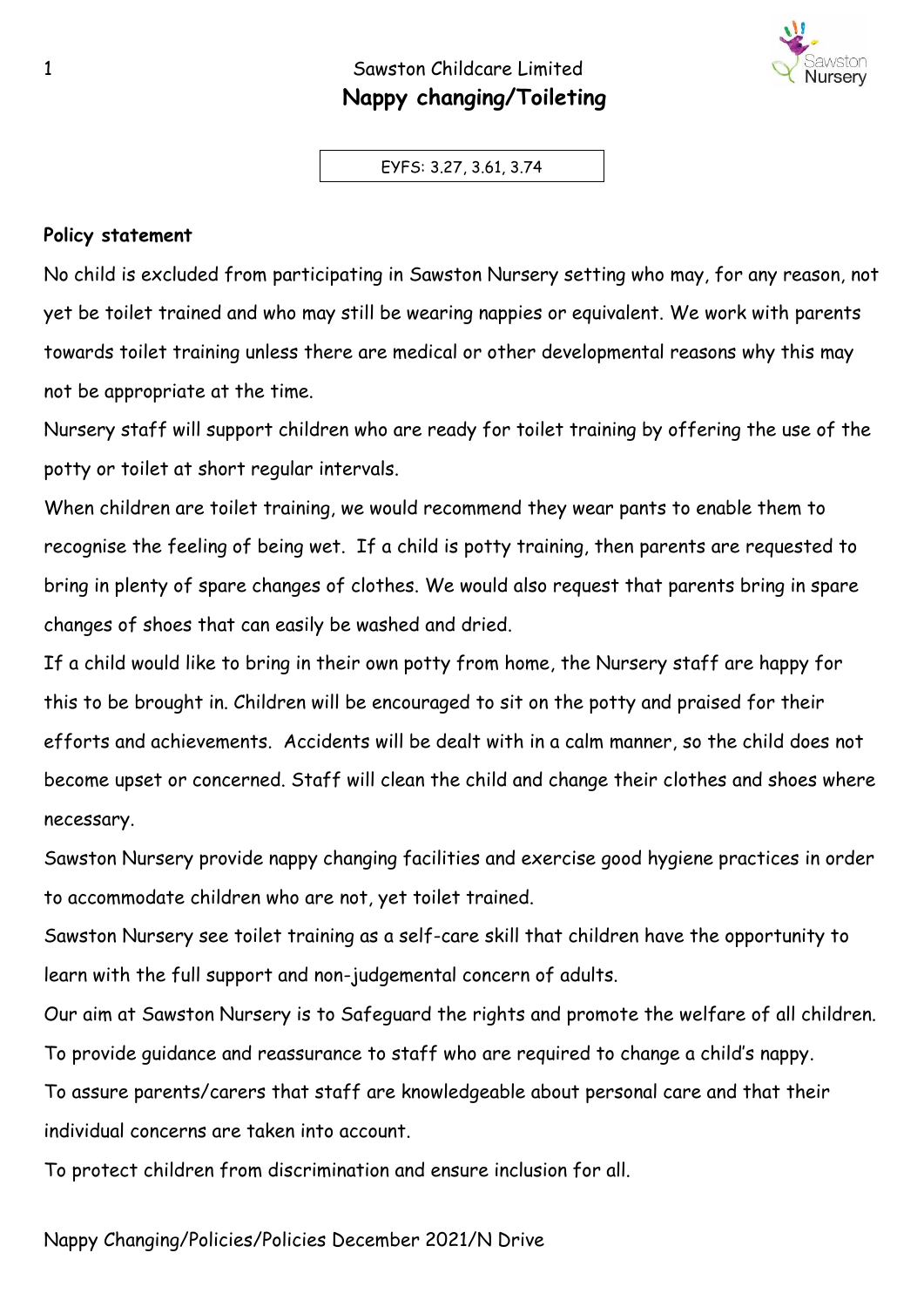## **Procedures**

All our staff are familiar with our Safeguarding Children Policy and Procedures to develop children's resilience and to protect them from any form of abuse. It is important that children are changed in a reassuring and caring way by their key person or another familiar member of staff who the child has a close relationship with. We always ask for the child's consent to change them as appropriate for their development. We do not give children the message that anyone can pick them up, take them off and undress them.

- Sawston Nursery have a list of personalised changing times for the children in their care who are in nappies or 'pull-ups', and change nappies according to this schedule, or more frequently where necessary.
- We encourage young children to wear comfortable clothing whilst toilet training is taking place.
- Babies and young children are changed within sight of other staff whilst maintaining their dignity and privacy at all times.
- Our changing area is warm, with a safe area to lay children and no bright lights shining down in their eyes (ensure blind down on sunny days).
- Each child has their own shelf area with their nappies or pull ups and changing wipes.
- Our staff put on gloves and aprons before changing starts and the areas are prepared. Gloves **must** be changed between each child to maintain safe hygiene practices at all times. Aprons will be changed when a child has a soiled nappy that requires changing to prevent cross contamination. All our staff are familiar with our hygiene procedures and carry these out when changing nappies following Nursery policy and procedures.
- Nappies are to be rolled and bagged immediately for each individual nappy change and placed in the bin.
- Sawston Nursery will accept reusable nappies.
- The liner within a cloth nappy will be removed and disposed of in a nappy sack (If the liner is disposable). If the liner is not disposable, we will remove the faeces as best possible and place the liner in the wet bag or bin provided by the parent. These must be taken home at the end of the child's nursery session.

Nappy Changing/Policies/Policies December 2021/N Drive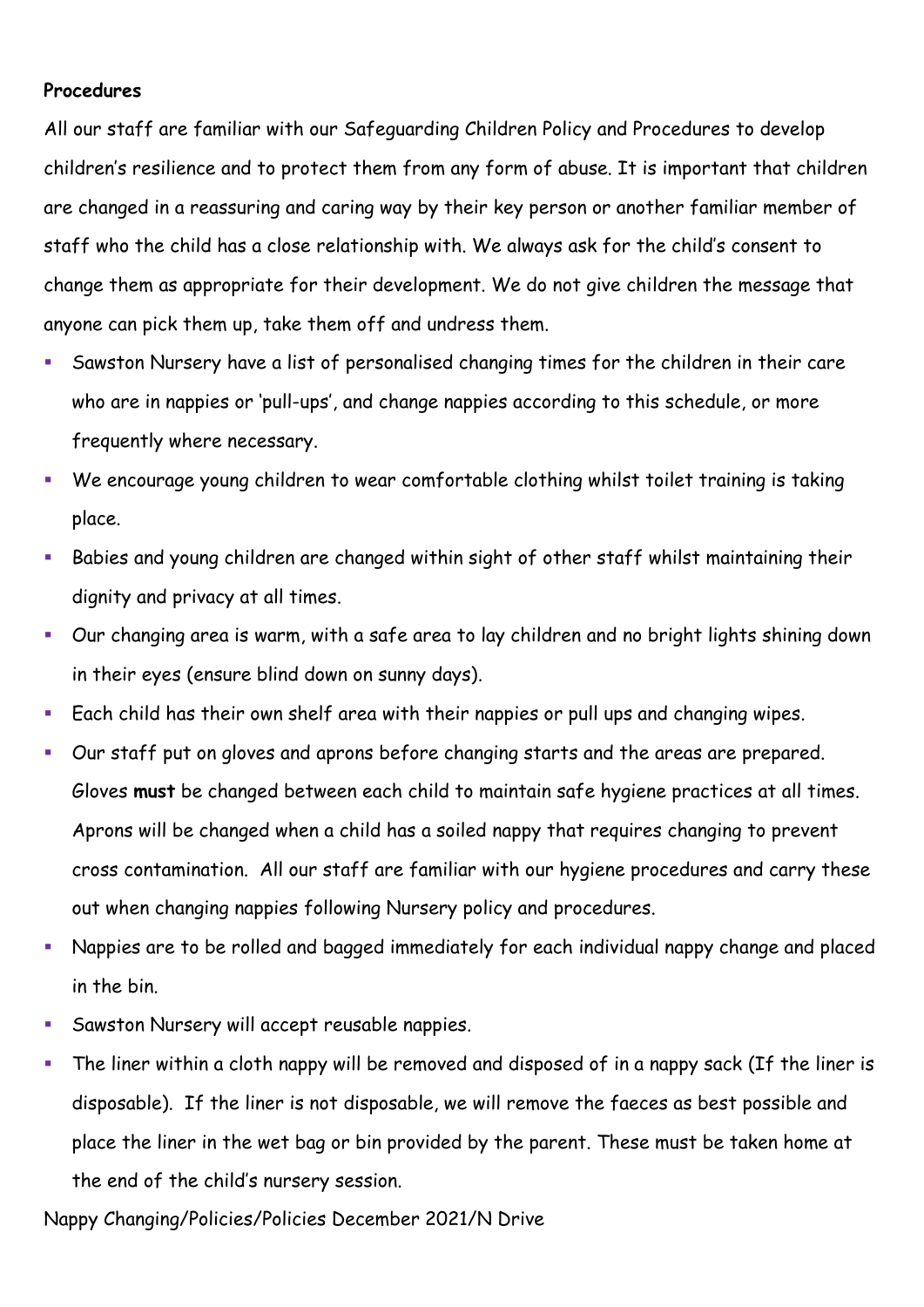- The cloth nappy will be rolled and placed in the wet bag/bin provided by the parent.
- Re usable wipes can be provided by the parent and will be used as stated on the packet.
- We will place any soiled wipes in the provided bucket or wet bag which the parent must collect at the end of the day.
- Flannels must not be used to clean the nappy area, only wipes are to be used.
- A change of gloves must be changed if you are applying cream to a child after you have cleaned them.
- Mats must be cleaned with anti bac between each nappy change and nappy units wiped down daily underneath the mat area.
- If a child has his or her own creams these must be labelled.
- Our staff never turn their back on a child or leave them unattended whilst they are on the changing mat.
- We are gentle when changing; and avoid pulling faces and making negative comments about 'nappy contents.
- Our staff do not make inappropriate comments about children's genitalia when changing their nappies.
- In addition, we ensure that nappy changing is relaxed and a time to promote independence in young children.
- We encourage children to take an interest in using the toilet; they may just want to sit on it and talk to a friend who is also using the toilet.
- We encourage children to wash their hands, using soap and towels to dry. They should be allowed time for some play as they explore the water and the soap.
- Older children access the toilet when they have the need to and are encouraged to be independent.

We dispose of nappies and pull-ups hygienically. Trainer pants and ordinary pants that have been wet or soiled are put in a nappy sack and named for the parent to take home.

We have a 'duty of care' towards children's personal needs. If children are left in wet or soiled nappies/pull ups in the setting this may constitute neglect and will be a disciplinary matter.

Nappy Changing/Policies/Policies December 2021/N Drive